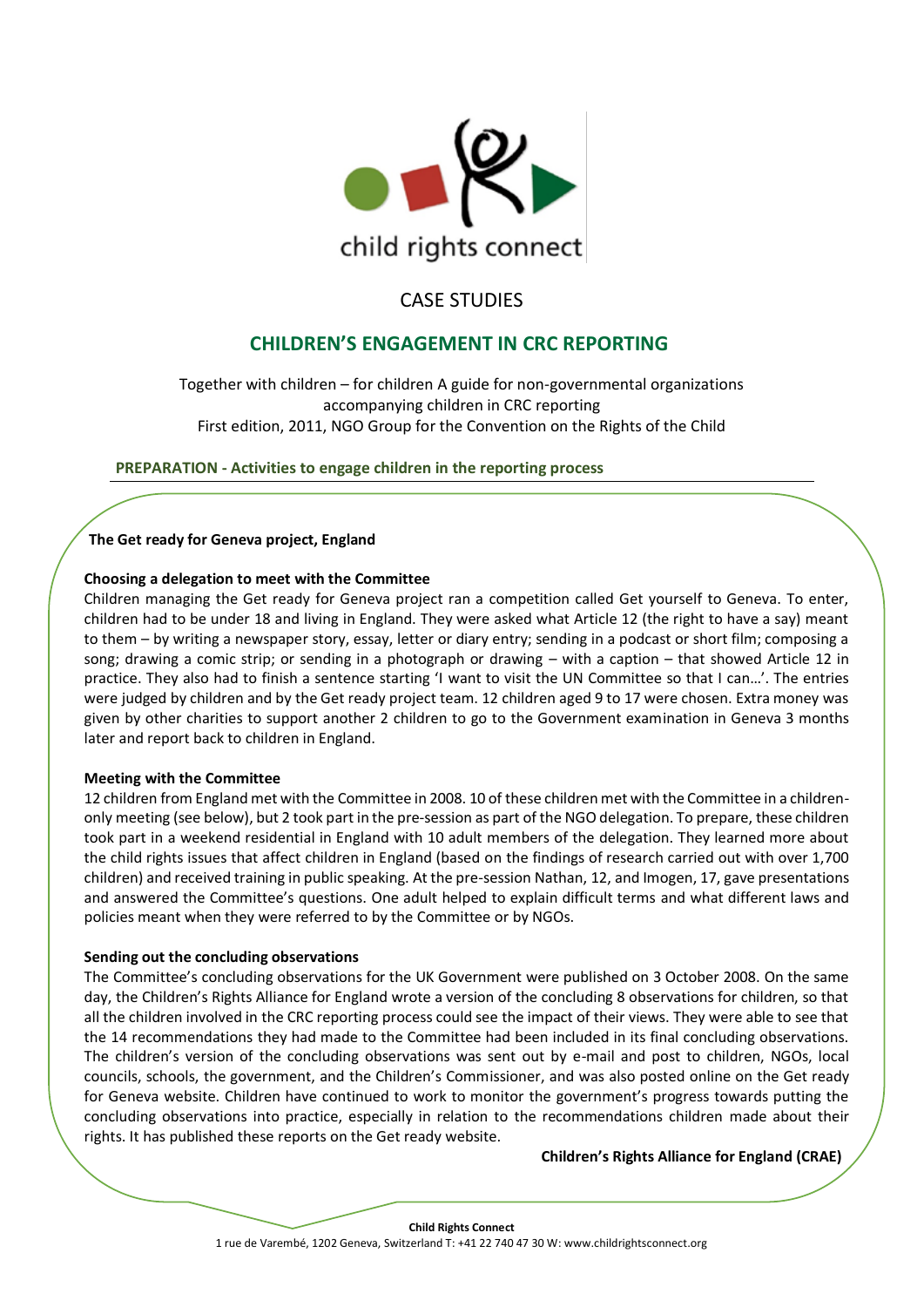## **CASE STUDY: Gathering evidence on children's rights, Scotland**

Article 12 in Scotland is a youth-led network of organizations that work to promote children's participation and information rights as set out in international human rights law. In 2008, Article 12 in Scotland published I Witness: The UNCRC in Scotland, the aim of which was to highlight – and present solutions to – the emerging issues relating to the implementation of the CRC from a child's point of view. To develop the report, Article 12 in Scotland consulted widely, over a two-year period, with partner organizations and others representing a range of geographical areas and social groups, to find out how children viewed their rights and well-being. Key themes were identified that represented the most common issues, concerns and solutions. These included discrimination against children from gypsy and traveller communities, discrimination against new immigrants to Scotland, limited opportunities for children to participate in decision-making, the treatment of refugee and asylumseeking children, children's relationships with their families, access to focused health services for lesbian, gay, bisexual and transgender young people, support for those with eating disorders; awareness of the CRC; and negative attitudes towards children in care. The data gained from the consultations illustrated the views and opinions of over 8,000 children and young people in Scotland from the age of four.

**Article 12 in Scotland**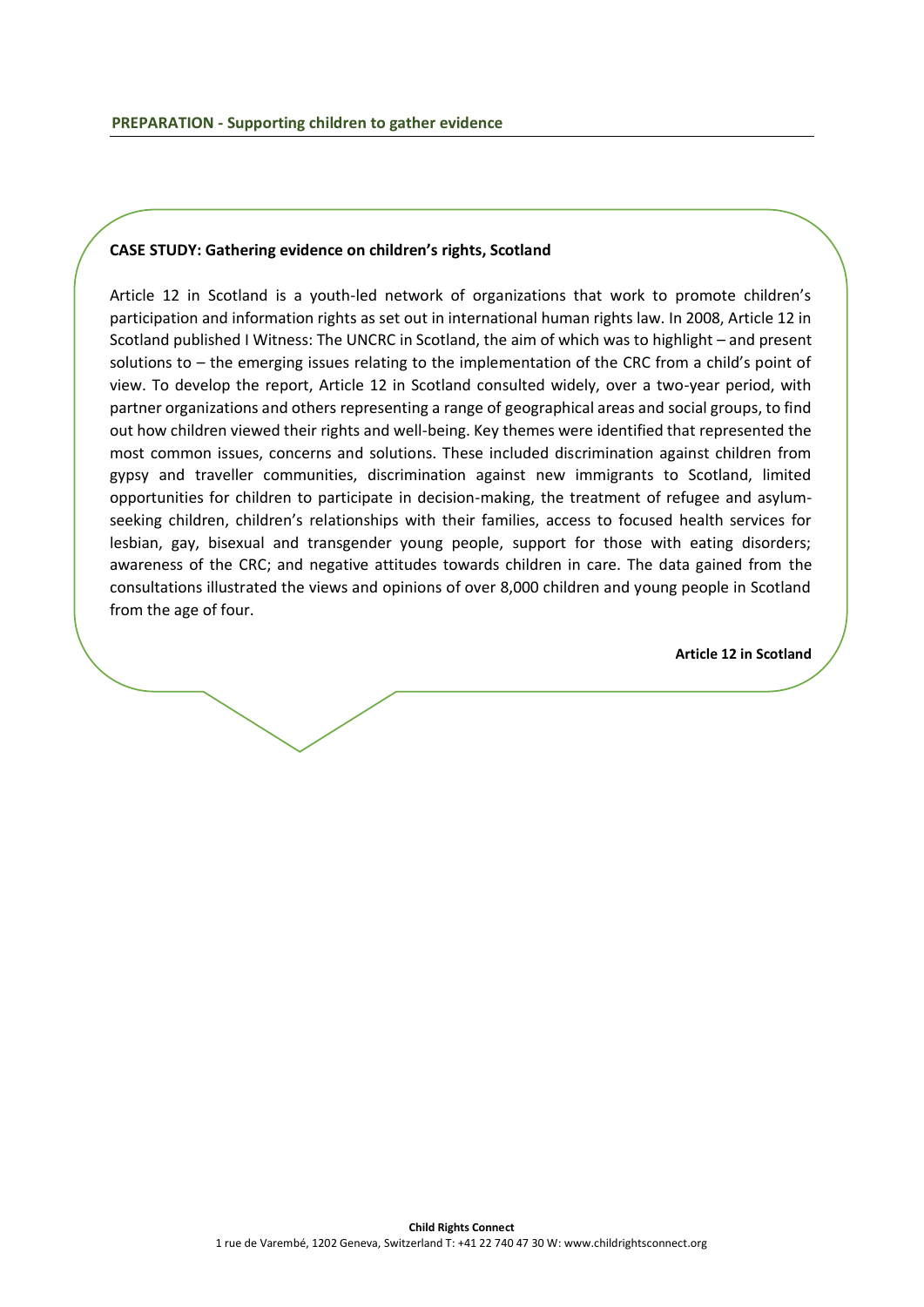#### **CASE STUDY: Writing a report for the Committee, Netherlands**

The Dutch National Youth Council is a member of the Dutch Coalition on Children's Rights. The Youth Council was involved in the process of preparing the NGO report to the Committee and it was also responsible for the separate children/youth report. In consultation with a broad range of organizations working on children's rights the issues that were to be included in the NGO report were determined, and guidelines for reporting to the Committee shared. Following this, the Youth Council prepared a proposal for writing the youth report, including information about the groups of children that would be involved and the different issues that the report might cover. Once the proposal was evaluated and agreed by the Dutch Coalition on Children's Rights work by the Youth Council began: appointing young writers, contacting different youth groups, setting up and undertaking interviews, and formulating conclusions. There were always two contact people at the Youth Council – one representing the Youth Council at the Dutch Coalition on Children's Rights and another responsible for the youth report. The Dutch Coalition on Children's Rights supported children to write the report by providing information on the CRC or on the Dutch legal system, but did not interfere in the writing process or with the content of the report. The children from the Youth Council benefited from the support, experience and knowledge of adults from the Coalition. Their involvement was based on their independence from and equality with, the Coalition. One partner represented the children and the other, the adult society.

### **Defence for Children – ECPAT Nederland**

#### **CASE STUDY: Writing a report for the Committee, England**

The Get ready for Geneva project supported children between the ages of six and eighteen to gather evidence in a nationwide, children's rights investigation with over 1,700 of their peers in 2007. There were 1,362 completed online surveys and 3,000 pages of transcripts from focus group interviews. Children leading the Get ready project received training and analysed the findings from the surveys. They used quotes from the focus group interviews to back up the findings in their report. Fourteen children volunteered to sit on a drafting committee. They were each responsible for writing different sections of the report – which contained chapters on respect and freedom, friends and family, health and safety, education, play and leisure, and crime – based on the analysis already done by their peers. They chose to illustrate the report with photographs taken throughout the course of the project and with drawings done by younger children to demonstrate their human rights concerns. The drafting committee met briefly before the submission of the report to the Committee to agree on the design of the report and to formulate their own recommendations – 14 things that they wanted the Committee to include in its concluding observations for the UK Government. A fuller version of the research findings was published in a later report written by CRAE staff and overseen by children – What do they know? The human rights concerns of children and young people in England.

#### **Children's Rights Alliance for England**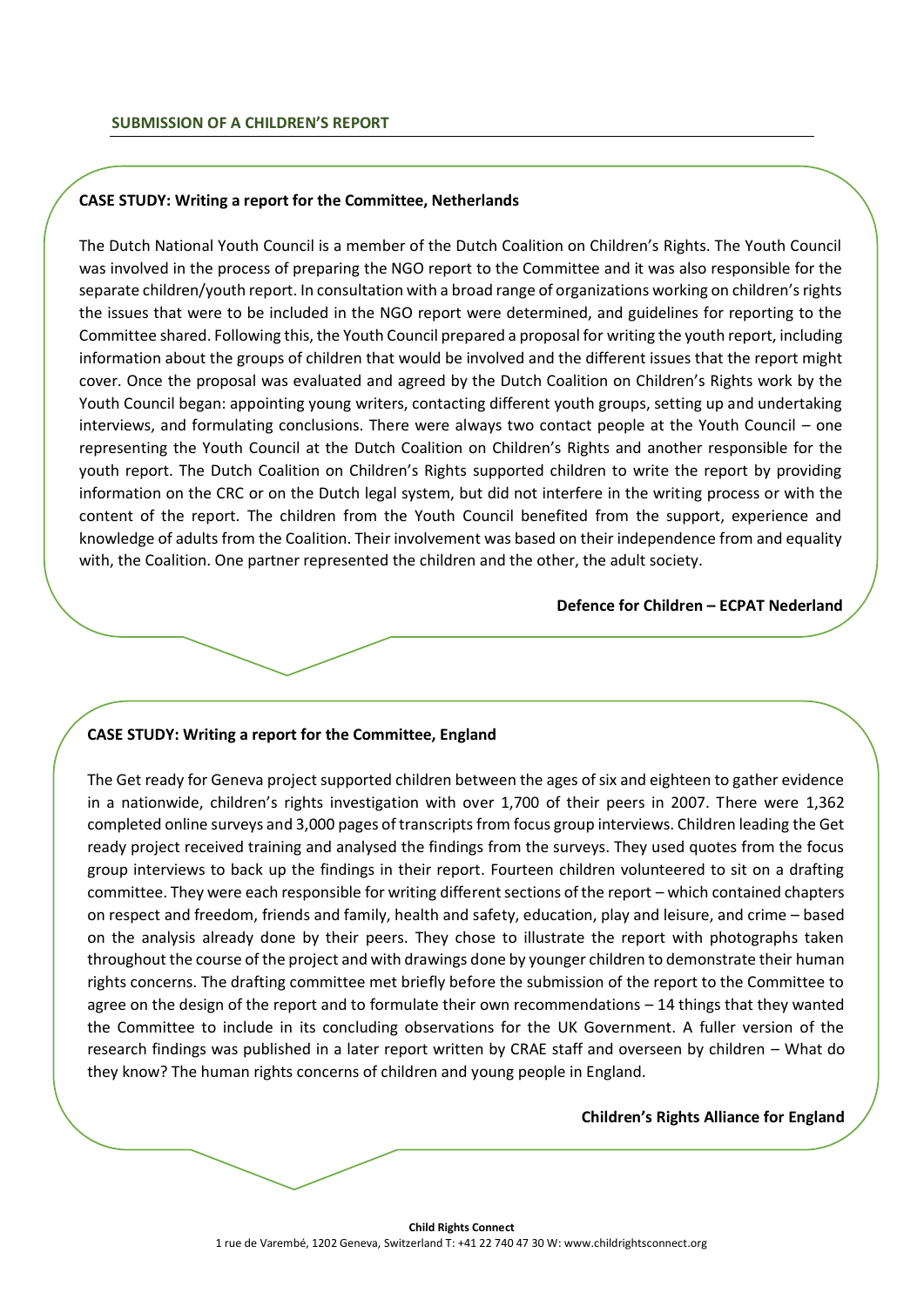### **CASE STUDY: Selecting a delegation to meet with the Committee, Hong Kong**

It was important to ensure that children had the opportunity to speak directly with the Committee to provide first-hand information and observations from their unique perspective. To enable children to contribute meaningfully, it was important that they took part in the CRC reporting process from the very beginning. The Hong Kong Committee on Children's Rights obtained sufficient funding to support two child delegates to travel to Geneva to meet with the Committee during the pre-session. To ensure that the process was genuinely participatory, the children that prepared the children's report for the Committee were supported to select their own representatives. They met to discuss and decide the rules for election and the criteria for selecting their own delegates. Concerns on gender, age, equal opportunities, commitment and the language barrier were all discussed by children. A ballot paper was designed that took these concerns into account, and the NGO distributed these to all eligible young voters. A 15 year-old boy and a 19 year-old girl were chosen to represent children from Hong Kong in Geneva. The delegates actively participated in all events relating to the reporting process both in Hong Kong and Geneva, including press conferences, the presession working group, and a children's meeting following the pre-session. Giving children the opportunity to select their own representatives gave them a mandate from their peers to share children's views and experiences with the Committee. One of the child delegates, now an adult, continues to support children to engage in the CRC reporting process.

**Hong Kong Committee on Children's Rights**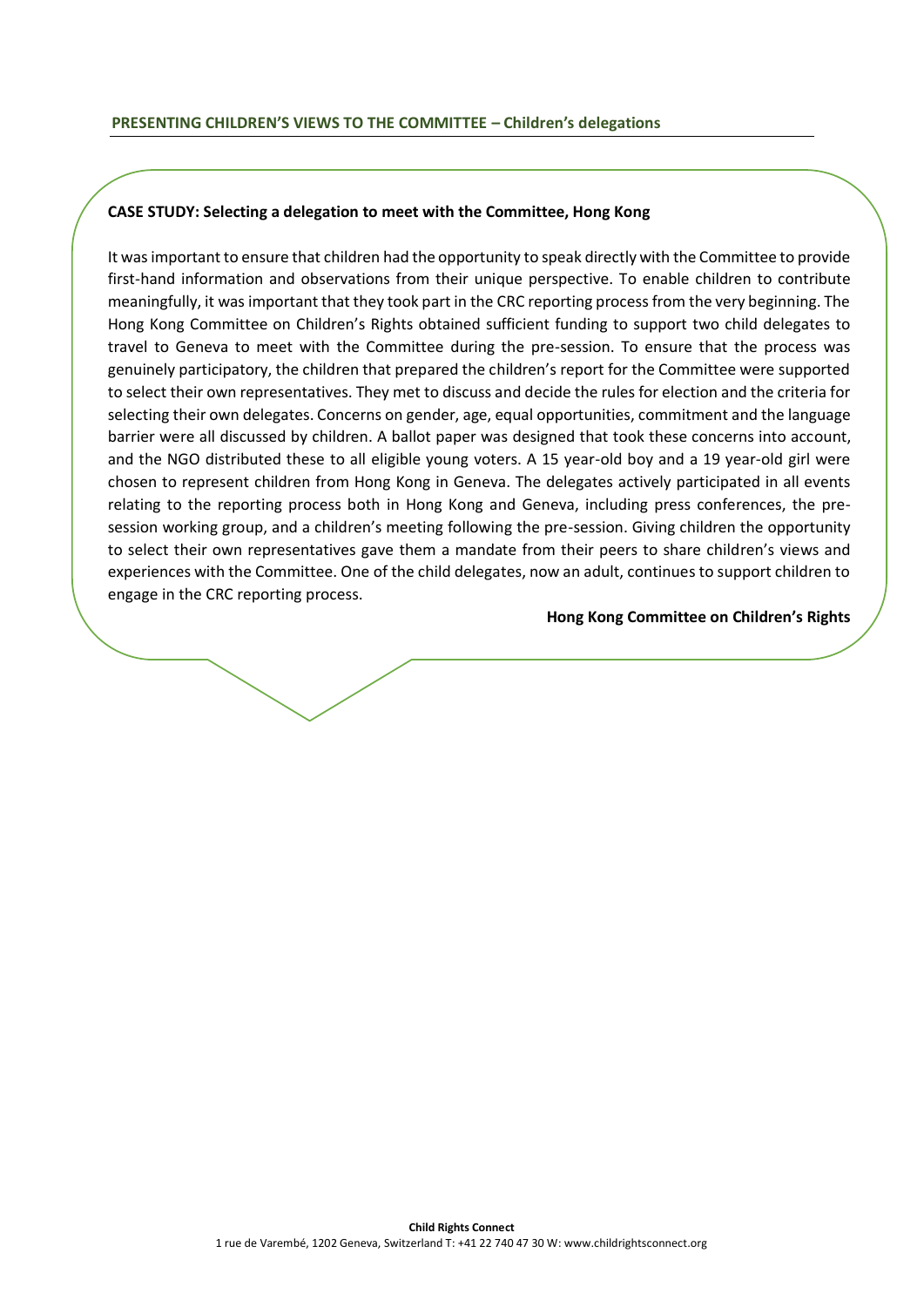### **CASE STUDY: Taking part in the pre-session, United Kingdom**

During the UK pre-session in 2008, children from England, Scotland and Wales formed part of the NGO delegation to the Committee. It was important to NGOs to give up places on their delegations to children, so that their voices could be heard as part of the formal reporting process, as well as through a children's meeting with the Committee (which took place later in the day with a larger delegation of children). The youngest child taking part in the formal UK NGO delegation was 12 years old. Children prepared for their participation in the pre-session prior to travelling to Geneva, through separate weekend residentials with other delegation members in their own countries. This included writing their presentations and familiarising themselves with the issues raised by children in their reports to the Committee. The delegation members also all came together in Geneva the night before the pre-session to give them the opportunity to get to know one another. During the pre-session, children gave presentations about the key children's rights issues in the UK and answered questions from the Committee alongside NGO representatives and the Children's Commissioners. An adult supported child throughout the meeting by explaining the context of different legislation and policy being discussed; she was also on hand to answer any questions or deal with any concerns that they had during the course of the meeting. Following the pre-session, children said that although the discussions had been challenging to follow at times, it was important for them to be in the room, contributing to the debate and answering questions raised by the Committee. They felt that it was important for the Committee to hear their perspectives and lived experiences alongside the legislation, policy and research-based analytical answers given by NGOs.

#### **Children's Rights Alliance for England**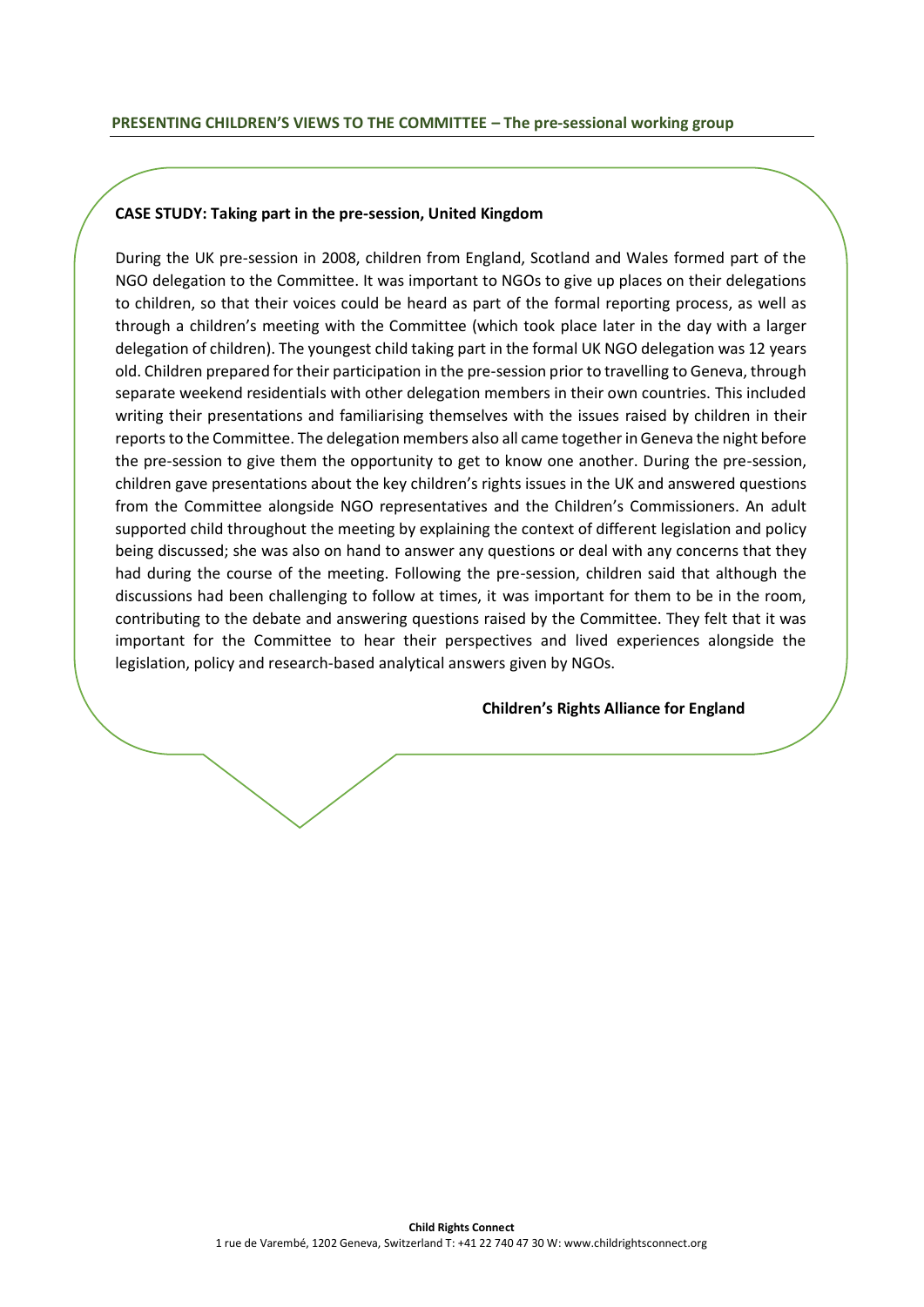## **CASE STUDY: Preparing children for the meeting with the Committee, Kenya**

The four young delegates selected by their peers to represent the views of children in Kenya had not travelled out of the country before. The NGO supporting them felt it was important to ensure that they were very well briefed, not only on different aspects of the reporting process but also, on what to expect when they arrived in Geneva. Training in public speaking and a familiarisation visit to the Palais Wilson prior to meeting with the Committee helped to build the confidence of the young delegates. An hour-long meeting took place between the young delegates and the Committee. Other adults were not present in order to give children the opportunity to lead the meeting and to focus on the issues that were of most concern to them. Each young delegate was asked to lead on a particular theme. The themes were chosen by children following a national meeting with key policy-makers in Kenya, and focused on: HIV/AIDS, the needs of children from rural communities, street children, and the needs of children in institutions. The young delegates each gave a short presentation about their theme (of which they had personal experience as well as representing the views of others) and answered questions from Committee members. Following the meeting, the young delegates participated as observers in the pre-sessional working group.

#### **Kenyan Alliance for the Advancement of Children (KAACR)**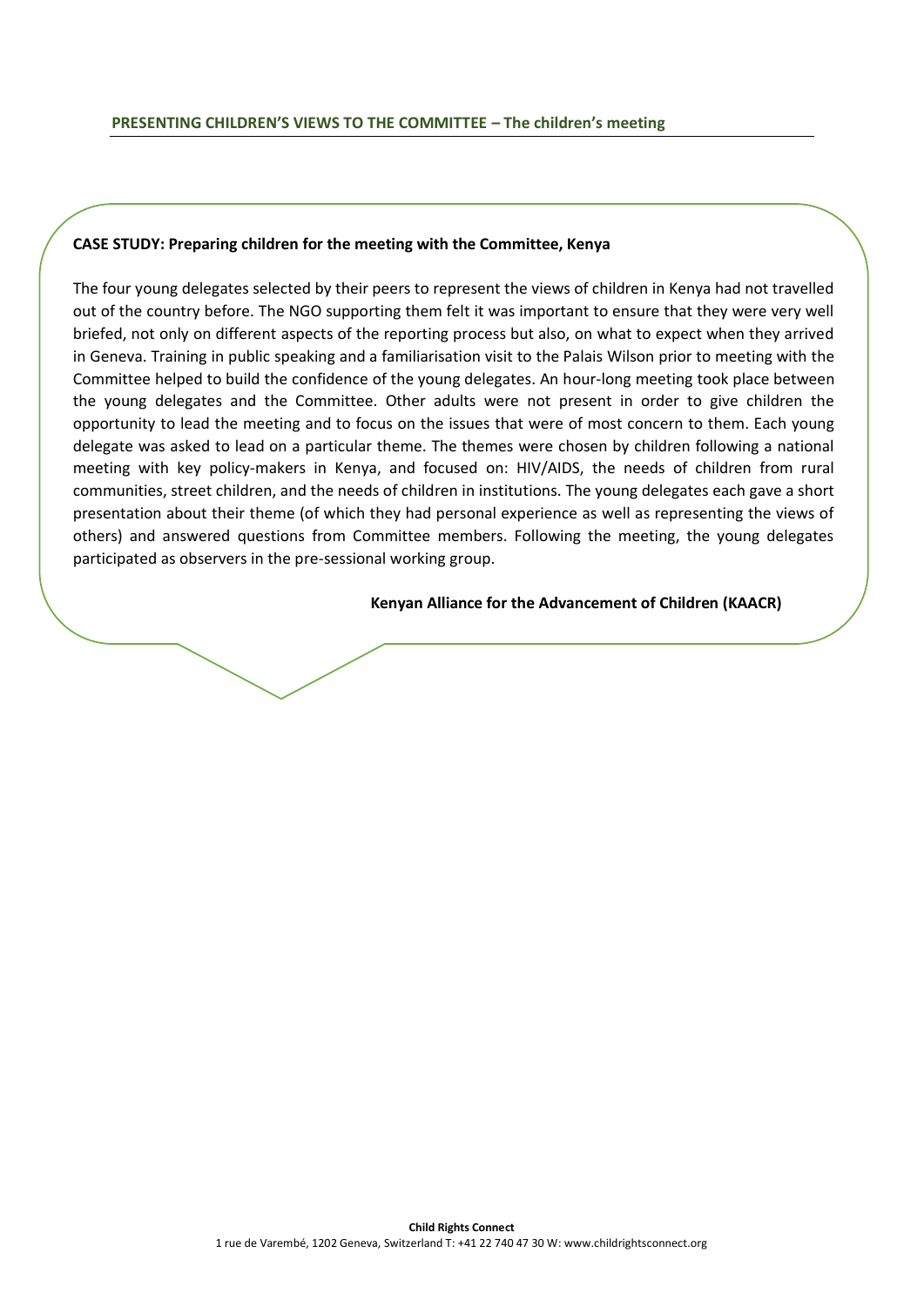## **SHARING CHILDREN'S PERSPECTIVES THROUGH A RAPPORTEUR VISIT - Organizing a Rapporteur visit**

## **CASE STUDY: A Rapporteur visit to Wales**

The Rapporteur visit to Wales took place after the pre-session and prior to the State party examination in Geneva. During the pre-session in Geneva, members of Funky Dragon (the children and young people's assembly for Wales) met their Country Rapporteur for the first time. She had been invited to visit Wales by the Welsh Children's Commissioner, for three days. For her forthcoming visit, the Rapporteur expressed an interest in having a chance to see how children really lived in Wales. With this in mind, members of Funky Dragon invited the Rapporteur to meet with them in the 3G's Project, in Gurnos Estate, in Merthyr Tydfil. This is one of Europe's largest social housing estates and one of Wales' most deprived areas with high levels of unemployment and sickness. The 3G's Project is a haven for children and has provided many members of Funky Dragon over the years. At 3G's, the Rapporteur met with the members of Funky Dragon and other children from the local area. They discussed the findings of Funky Dragon's research with the children, and the Rapporteur heard about how the findings related to children's day-to-day lives. After a formal meeting and discussion, she was invited by children for an exploratory walk around the estate. In true Welsh fashion the skies opened and rain poured down. All credit to our Rapporteur, as she put on her coat and picked up her umbrella to accompany children in a walk around the area where they lived. After the walk, we all sought the warm dry sanctuary of a local pizza restaurant where conversations continued late into the night. The next afternoon we met again in the Welsh Assembly shiny buildings for formal speeches from Wales' First Minister Rhodri Morgan, the Children's Commissioner for Wales, and from the Rapporteur. During her speech, she thanked the children from Funky Dragon for arranging her visit – she had obviously enjoyed her trip up the Valleys!

 **Funky Dragon**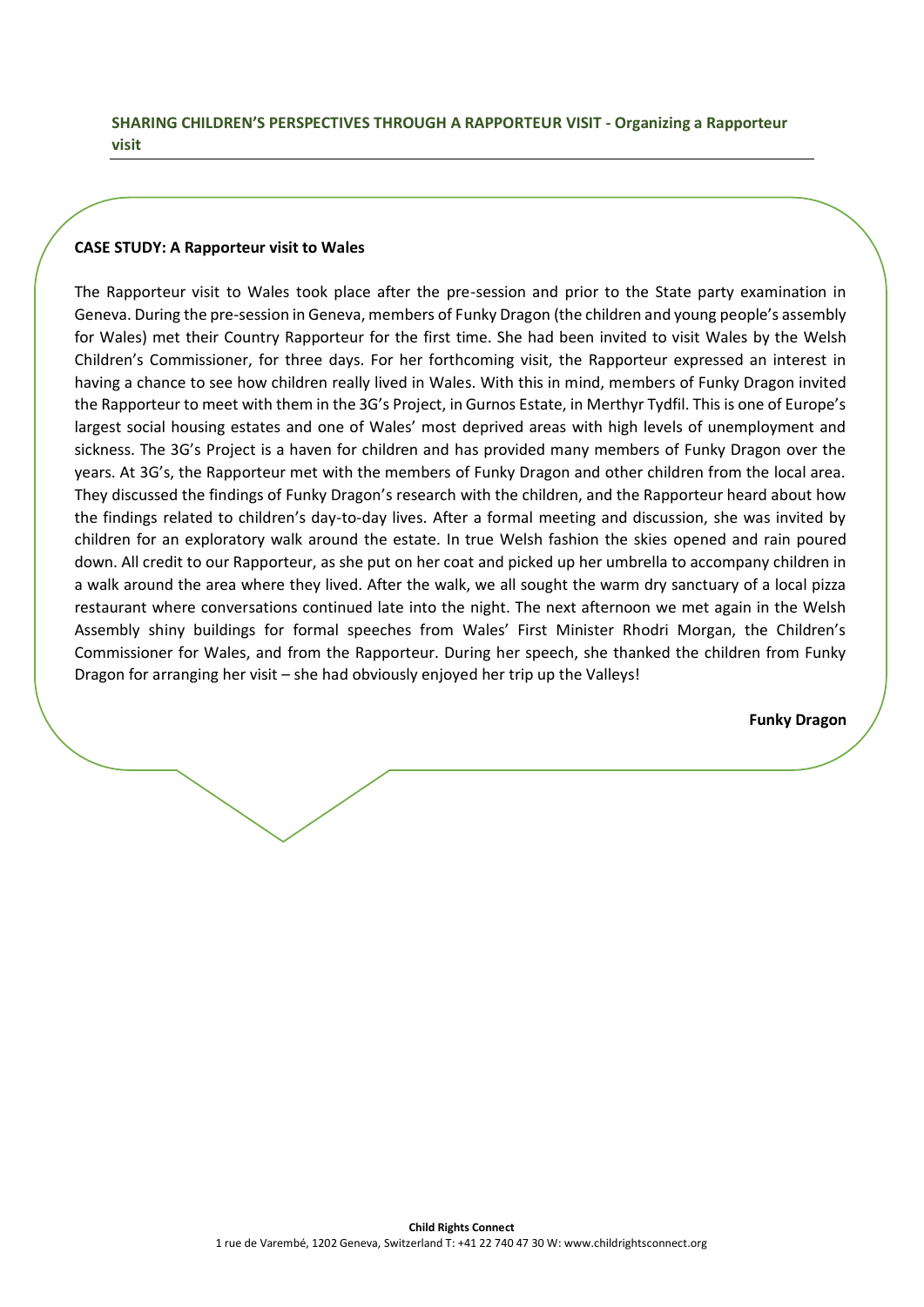### **CASE STUDY: Disseminating the concluding observations, Peru**

Further to their participation in the CRC reporting process in 2005, children from REDNNA Peru – the national network of children from Peru – felt that it was important to disseminate the concluding observations throughout the country. This process was carried out over the space of a year and was an immense joint effort by children from diverse backgrounds including members of school councils, working children, children without parental care, indigenous children, and uniformed organizations, supported by child rights NGOs. Versions of the concluding observations were created for children both in Spanish and in Quechua. 21 public events were carried out all over Peru. Children presented the Committee's concluding observations, and using age- and culturally-appropriate materials and methodologies showed participants how the concluding observations related to the reality of children's lives. Children had the opportunity to analyse and debate the concluding observations with representatives of local authorities, develop solutions to some of the issues raised and encourage their commitment to implementing the concluding observations. Ensuring continuity was important, so national events were carried out also in Lima to raise awareness of the concluding observations among government officials and civil society. A Vice Chair of the Committee was invited by child-led organizations to visit Peru and participate in the dissemination of the concluding observations. Children from many different regions and cultures presented a legislative proposal to members of Congress, obliging the Peruvian government to fully implement all the recommendations made by the Committee on the Rights of the Child.

## **Save the Children Sweden: Latin America and the Caribbean**